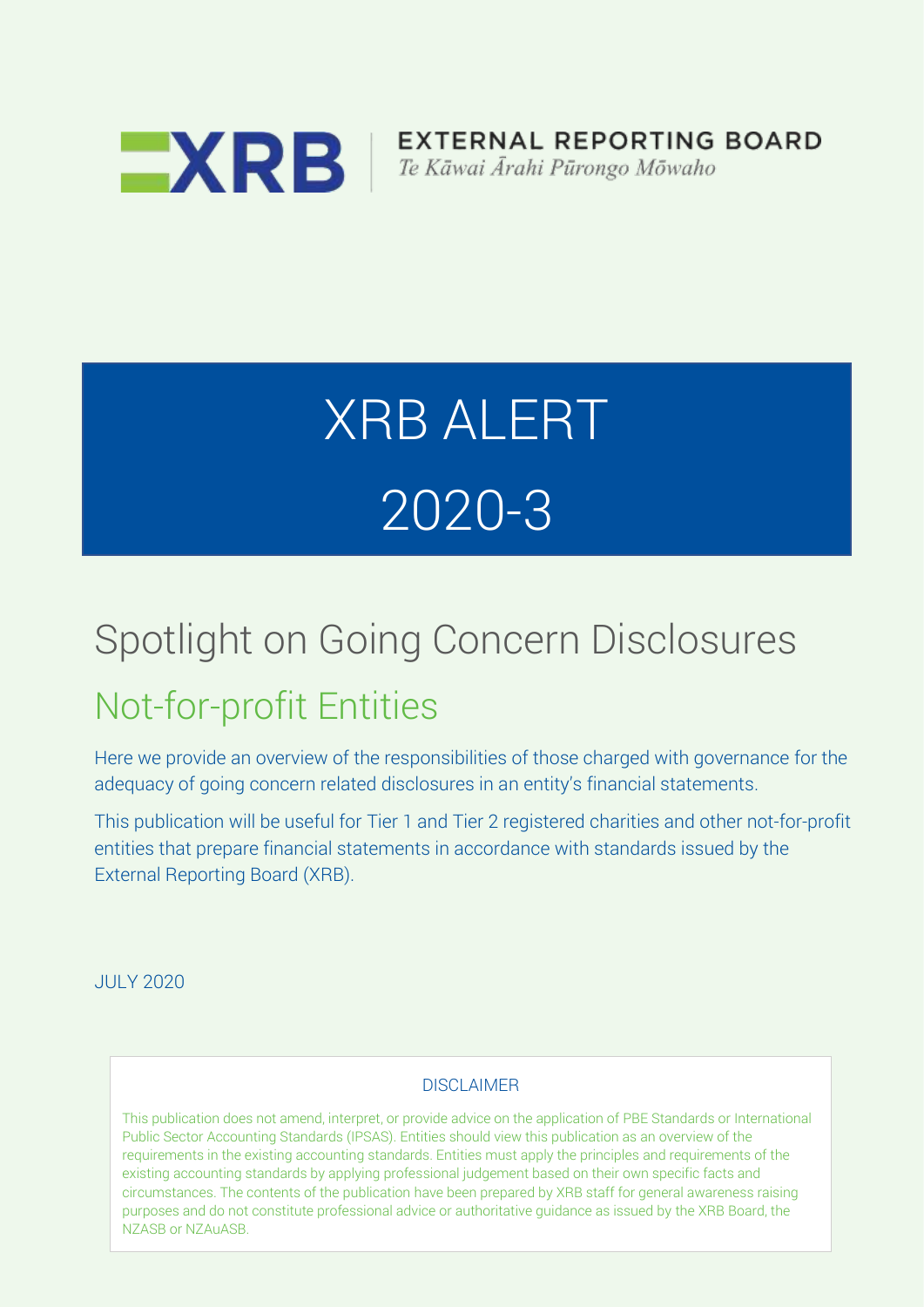#### **INTRODUCTION**

Like many sectors, the NFP sector has been significantly impacted by the disruption and uncertainty caused by COVID-19 (coronavirus) and the ongoing impact on the economy and wider New Zealand society.

As a result, the financial and operating stability of many NFP entities<sup>1</sup> is currently under increased stress due to:

- pressure on securing future revenue inflows from funders and public donations;
- decrease in investment returns for example, interest returns remain low;
- changes to the delivery of charitable activities as a result of post-lockdown operating norms;
- rising demand for services due to increased economic hardship; and
- pressure on the availability of staff including access to volunteers.

In this volatile environment, those charged with the governance<sup>2</sup> of NFP entities have a responsibility to explain to the readers of the financial statements<sup>3</sup> the entity's situation when there are uncertainties about the entity's intention and ability to continue operating for the foreseeable future.

The need for clear and concise disclosures about an entity's ability to continue operating as a going concern is critical for maintaining trust and confidence in financial statements which are used by individual donors, funding organisations and other stakeholders.

#### GOING CONCERN DISCLOSURES

The significant impacts of the coronavirus make it important for those charged with governance to understand the impacts on the future delivery of their activities and the ongoing financial stability of the entity. All governing bodies need to consider what information should be included in the financial statements to explain to the readers the impact of the coronavirus on the reporting entity.

A key consideration will be the governing body's assessment of the entity's ability to continue operating as a going concern, whether it is appropriate for the entity's financial statements to be prepared using the going concern assumption and the adequacy of the related financial statement disclosures.

In the current environment, the need for specific going concern related disclosures will be:

- more prevalent many NFP entities are facing significant uncertainty about securing future sources of revenue; and
- a key area of interest to funders and individual donors who are looking for transparent and meaningful information to help them assess the NFP entity's operational and financial stability, including its ability to continue operating as a going concern — which also means that auditors and regulators will be closely examining such disclosures.

Disclosures should not only be provided on whether an entity continues to be treated as a going concern, but also information about how that view was reached – including any significant judgements and/or material uncertainties considered as part of this assessment.

- Reference to 'NFP entities' in this document can be read as references to any not-for-profit entity (including registered charities) that prepare financial statements in accordance with Tier 1 or Tier 2 PBE Standards as issued by the XRB.
- <sup>2</sup> Reference to 'those charged with governance' in this document should be read as including other terms used to identify those parties charged with governance of NFP entities, such as 'officer' and 'trustees.
- Reference to 'financial statements' in this document can be read as financial reports which includes financial statements and, where applicable, service performance information prepared by an NFP entity.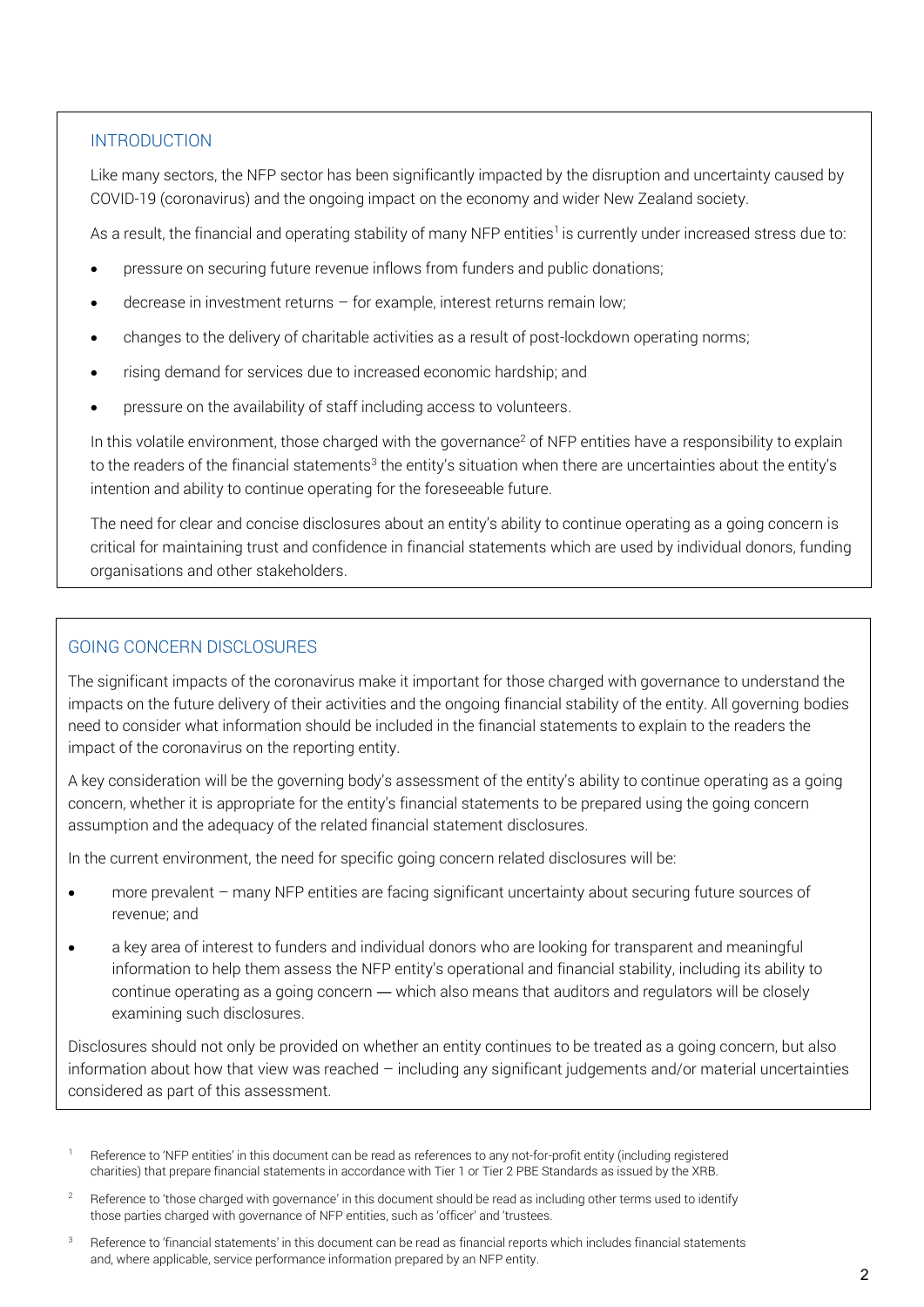#### WHEN IS AN ENTITY A GOING CONCERN FOR FINANCIAL REPORTING PURPOSES?

An entity is considered a going concern for financial statement preparation purposes unless those charged with governance of the entity either:

- intend to liquidate the entity or to cease operating; or
- there is no realistic alternative but to do so.

j

For some NFP entities, the impact of the coronavirus may leave them with no realistic alternative but to liquidate or cease operating. Others may need to scale back operations or seek additional funding. Some may not be significantly affected.

Financial statements are normally prepared on what is described as a 'going concern basis' or 'going concern assumption', that is, the entity expects to continue operating and meeting all of its obligations for the foreseeable future. In these circumstances the normal rules of accounting apply.

The need for a NFP entity to change how it operates or change the nature of its activities in response to the coronavirus does not necessarily mean the entity is no longer a going concern – the assessment is primarily based on the governing body's consideration of the intention and ability to continue operating in the future.

#### ASSESSING AN ENTITY'S GOING CONCERN ASSUMPTION

When assessing whether the going concern assumption is appropriate, those responsible for the preparation of the financial statements take into account all avaliable information about the future. This is at least, but not limited to,12 months from the balance date of the financial statements.

The going concern assessment may require consideration of a wide range of factors, such as the current and expected performance of the entity, stability of expected revenue inflows, any external obligations such as borrowing, and access to other sources of funding.

There is no set formula or process for assessing whether the going concern basis of preparation remains appropriate, rather judgement is required based on all the information avaliable at the time of this assessment. In periods of increased uncertainty, it is particularly important to document the basis and evidence for conclusions reached by those charged with governance.

Given the rapidly evolving nature and effects of the coronavirus pandemic, the going concern assessment will need to be updated regularly to reflect the latest information available at the date of approving the financial statements.

#### OVERARCHING RESPONSIBILITIES FOR THE ADEQUACY OF FINANCIAL STATEMENT DISCLOSURES

Those charged with the governance of NFP entities are responsible for ensuring the financial statements relied upon by external users fairly present the financial position, financial performance, cash flows, and service performance information (where applicable) of the reporting entity. Fair presentation will require consideration of the impact of the coronavirus on all elements of the financial statements and service performance information when presented.

Particularly during periods of increased uncertainty, it is important for those charged with governance to consider whether the going concern basis of preparation should be applied when preparing financial statements.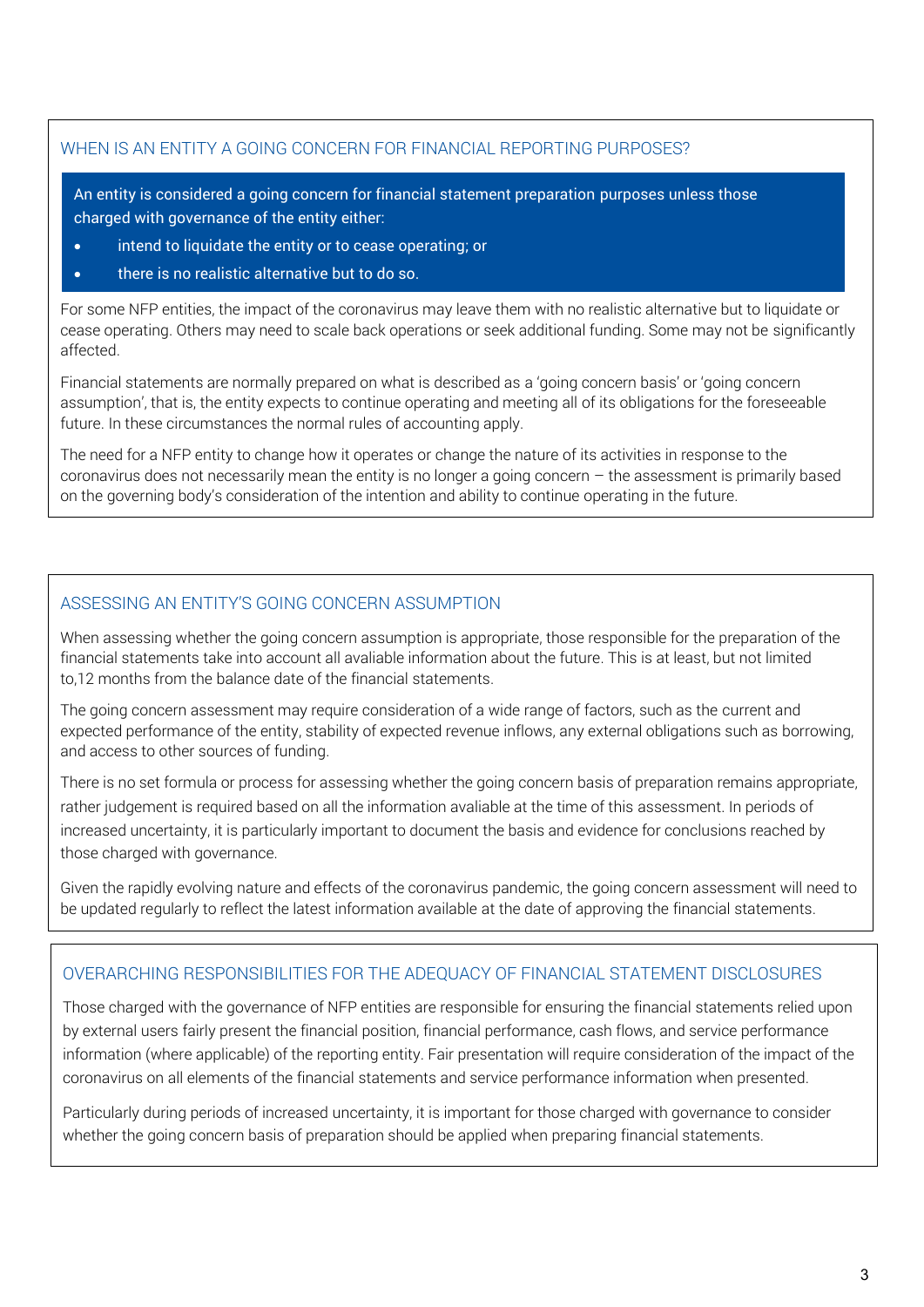#### RESPONSBILITY TO ASSESS ADEQUACY OF GOING CONCERN RELATED DISCLOSURES

It is the responsibility of those charged with the governance of NFP entities to determine whether it is appropriate for the financial statements to be prepared using the going concern assumption and for providing adequate related disclosures.

When the financial statements are subject to audit or review, the auditor is required to assess whether the going concern related disclosures are adequate given the events and conditions identified by management.

#### WHAT DISCLOSURES ARE REQUIRED IN THE FINANCIAL STATEMENTS CONCERNING GOING CONCERN?

The nature and extent of going concern related disclosures will depend on each entity's facts and circumstances. However, in general, it is expected that the going concern assessment will result in one of four possible outcomes. As outlined in Diagram 1 below each of these outcomes results in different disclosure requirement considerations.

#### Diagram 1: Overview of going concern related disclosures



The disclosure considerations for each of these four going concern assessment outcomes are discussed further below.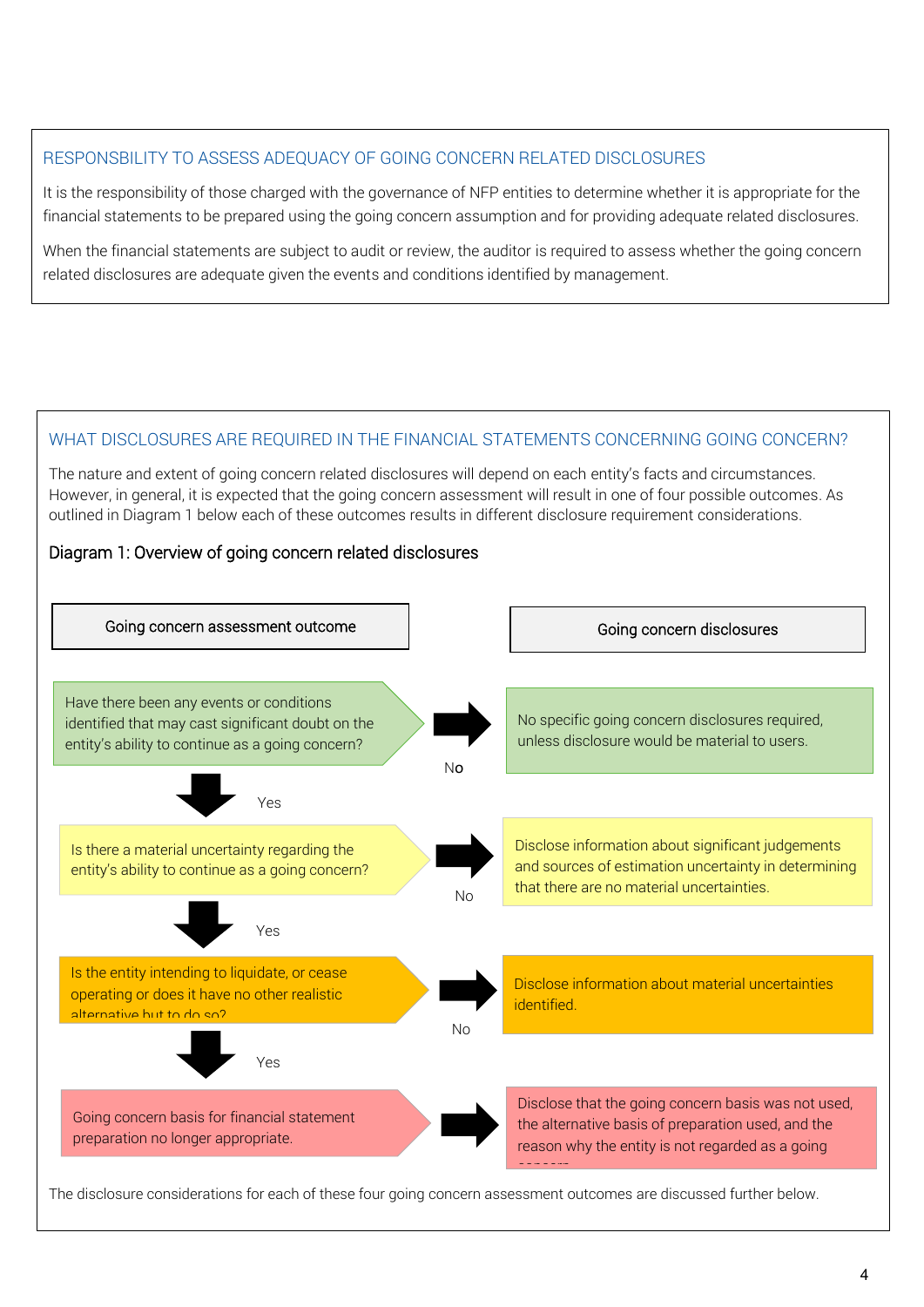No events or conditions identified that may cast significant doubt on the NFP entity's ability to continue as a going concern.

| Disclosures required by<br>accounting standards                                                                                                                                                                                                                                     | Other disclosure considerations *                                                                                                                                                                                    | Auditor's responsibility over adequacy of<br>disclosures                                                                                                                                                                                                  |
|-------------------------------------------------------------------------------------------------------------------------------------------------------------------------------------------------------------------------------------------------------------------------------------|----------------------------------------------------------------------------------------------------------------------------------------------------------------------------------------------------------------------|-----------------------------------------------------------------------------------------------------------------------------------------------------------------------------------------------------------------------------------------------------------|
| No specific disclosures on<br>$\bullet$<br>an entity's going concern<br>assessment are required.<br>General requirement to<br>consider whether the<br>coronavirus has had a<br>material impact on the<br>entity's financial position or<br>performance that should be<br>disclosed. | Judgements applied in concluding<br>that the coronavirus did not result in<br>events or conditions being identified<br>that may cast significant doubt on<br>the entity's ability to continue as a<br>going concern. | Evaluate the going concern<br>assessment and the adequacy of<br>relevant disclosures.<br>If the auditor does not agree with the<br>going concern assessment or does not<br>consider the disclosures are adequate,<br>consider impact on auditor's report. |

Not specifically required by accounting standards but which are examples of information that might be material to users; examples are not exhaustive.

Events or conditions have been identified that may cast significant doubt upon the NFP entity's ability to continue as a going concern, but no material uncertainties.

| Disclosures required by<br>accounting standards                                                                                                                                                                                                              | Other disclosure considerations *                                                                                                                                                                                                                                                                                                                                                                                                              | Auditor's responsibility over adequacy of<br>disclosures                                                                                                                                                                                                                                                                                                                                                                                                                                                                                                   |
|--------------------------------------------------------------------------------------------------------------------------------------------------------------------------------------------------------------------------------------------------------------|------------------------------------------------------------------------------------------------------------------------------------------------------------------------------------------------------------------------------------------------------------------------------------------------------------------------------------------------------------------------------------------------------------------------------------------------|------------------------------------------------------------------------------------------------------------------------------------------------------------------------------------------------------------------------------------------------------------------------------------------------------------------------------------------------------------------------------------------------------------------------------------------------------------------------------------------------------------------------------------------------------------|
| Disclose significant<br>judgements made in reaching<br>the conclusion that there are<br>no material uncertainties<br>related to events or conditions<br>that may significantly cast<br>doubt upon the entity's ability<br>to continue as a going<br>concern. | Information about the nature of<br>$\bullet$<br>the events or conditions identified<br>that may cast significant doubt on<br>the entity's ability to continue as a<br>going concern $-$ e.g. expected<br>drop in future revenue.<br>Assumptions and judgements<br>made as to the nature of any<br>mitigating factors and why they<br>lead to no material uncertainties $-$<br>e.g. ongoing access to funding<br>through multi-year agreements. | Obtain sufficient audit evidence to<br>conclude whether a material<br>uncertainty exists in relation to the<br>entity's going concern assessment,<br>including consideration of mitigating<br>factors.<br>Evaluate the adequacy of disclosures<br>about the events or conditions that may<br>cast significant doubt on the entity's<br>ability to continue as a going concern.<br>If the auditor does not agree with the<br>entity's going concern assessment or<br>does not consider disclosures are<br>adequate, consider impact on auditor's<br>report. |

When those responsible for the preparation of the financial statements have applied significant judgement in reaching the decision that an entity is a going concern, the auditor is required to consider whether the financial statements provide adequate disclosures about how these decisions were reached. These situations are described by auditors as the "close-call situations" when no material uncertainties are identified in relation to the going concern assessment, but events or conditions are identified that may cast significant doubt on the entity's ability to continue operating as a going concern.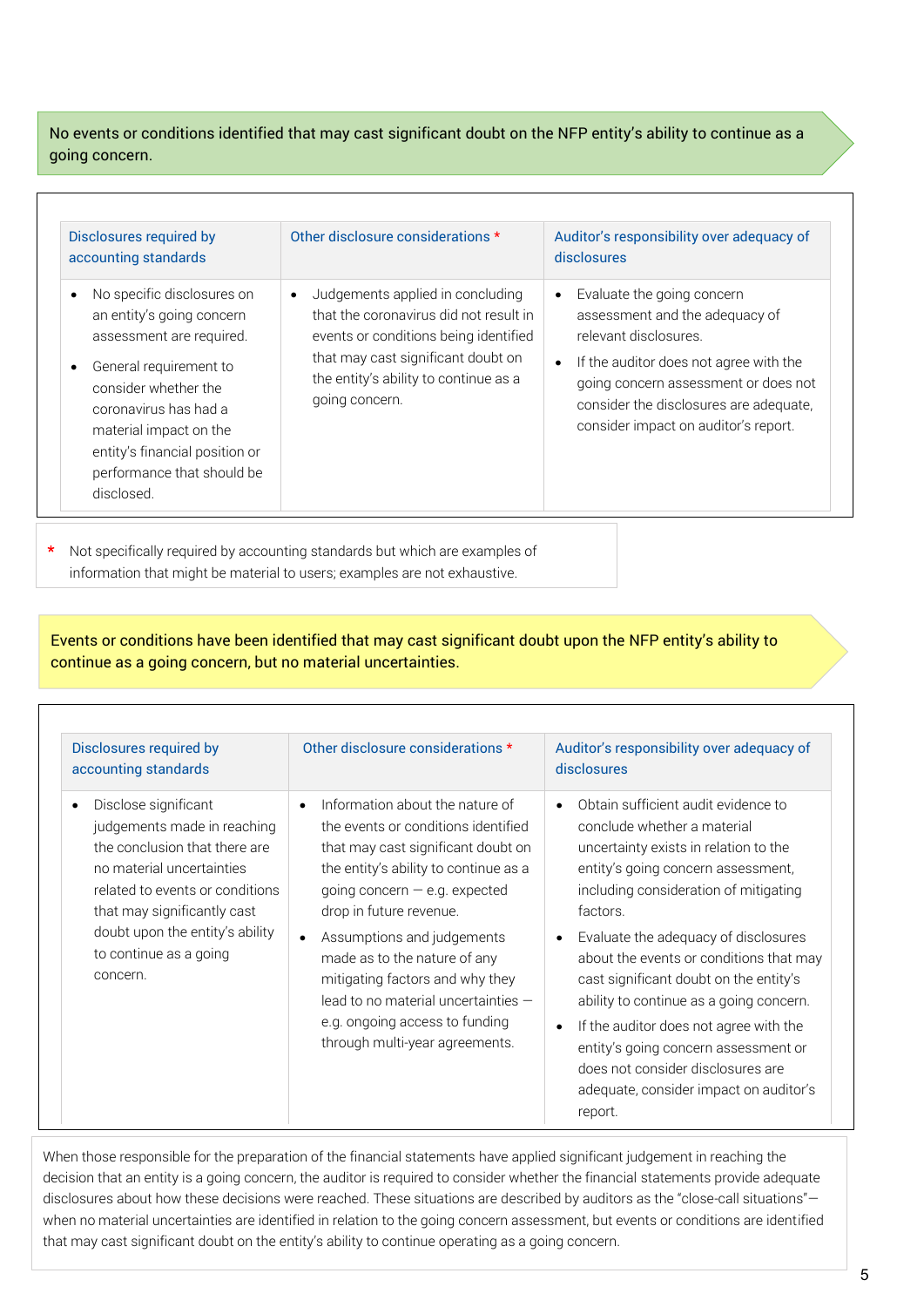Material uncertainties identified in relation to events or conditions that may cast significant doubt upon the NFP entity's ability to continue as a going concern.

| Disclosures required by<br>accounting standards                                                                                                                                                                                                                                                               | Other disclosure considerations *                                                                                                                                                                                       | Auditor's responsibility over adequacy of<br>disclosures                                                                                                                                                                                                                                                                                                                                                                                                                                                  |
|---------------------------------------------------------------------------------------------------------------------------------------------------------------------------------------------------------------------------------------------------------------------------------------------------------------|-------------------------------------------------------------------------------------------------------------------------------------------------------------------------------------------------------------------------|-----------------------------------------------------------------------------------------------------------------------------------------------------------------------------------------------------------------------------------------------------------------------------------------------------------------------------------------------------------------------------------------------------------------------------------------------------------------------------------------------------------|
| When those charged with<br>governance are aware, in<br>making the going concern<br>assessment, of material<br>uncertainties related to<br>events or conditions that cast<br>significant doubt on the<br>entity's ability to continue as a<br>going concern, the entity shall<br>disclose those uncertainties. | The potential impact of material<br>$\bullet$<br>uncertainties identified.<br>Significant judgements considered<br>$\bullet$<br>as part of the assessment of the<br>entity's ability to continue as a<br>going concern. | When material uncertainties are identified,<br>the auditor is required to evaluate the<br>adequacy of disclosures including:<br>that there is a material uncertainty;<br>(a)<br>the events or conditions that give rise<br>(b)<br>to the material uncertainties;<br>management's plans to mitigate the<br>(c)<br>effect of material uncertainties<br>identified; and<br>that the entity may be unable to realise<br>(d)<br>its assets and discharge its liabilities in<br>the normal course of operation. |

Given the current impact of coronavirus and how rapidly the consequences of, and responses to, the pandemic are developing, it is likely that many entities will need to disclose the existence of material uncertainties in relation to an entity's ability to continue as a going concern.

The accounting standards do not define 'material<sup>4</sup> uncertainty', because it depends on the entity's individual facts and as a going concern is material. For example, there may be a material uncertainty about the entity's ability to successfully implement its future plans to address the events or conditions identified at the reporting date. circumstances. Instead, judgement is required to determine whether the extent of uncertainties about the entity's ability to continue

 When assessing whether material uncertainties exist, those charged with governance should consider both the potential impact of the uncertainty and the likely success of any plans to mitigate the impact of the uncertainty.

 <sup>4</sup> Accounting standards contain guidance on the meaning of the term 'material' for financial reporting purposes. Further guidance on the meaning of 'material' in the context of NFP entity financial statements can be found in the PBE Conceptual Framework and Explanatory Guide A7 *Materiality for public benefit entities*.

l